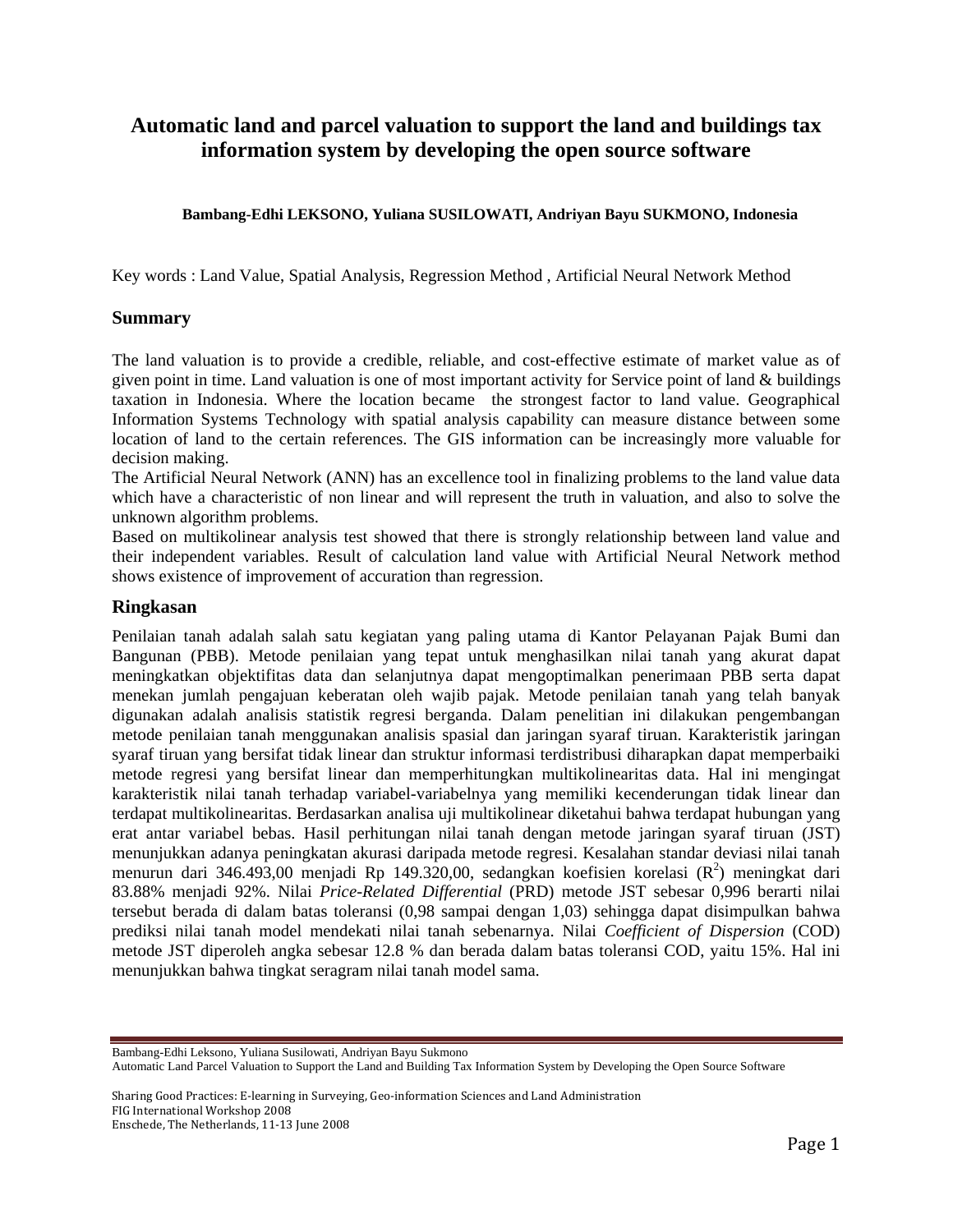#### **1. Introduction**

The purpose of land valuation is to provide a credible, reliable, and cost-effective estimate of market value as of given point in time. One of most widely used method for land valuation models is Multiple Regression Analysis (MRA). MRA Weakness is consider multicollinearity problem, can be influenced by outlier, and calculates linear correlation of variable. These weakness can cause level of accuration of regression to become decreasing.

Land valuation is one of most important activity for Kantor Pelayanan Pajak Bumi and Bangunan ( PBB). This activity influences success of other activitys, like decision-making of potential PBB, acceptance PBB and service to taxpayer. High Accuration Valuation causes existence of amenity in doing prediction of acceptance of PBB and lessens proffering is objecting by taxpayer.

Location is "strongest" factor to land value (Hidayati, 2003). Location variable can be interpreted as relative situation a land area to certain reference and it can be defined as distance between a land area to the reference. Geographical Information Systems Technology with spatial analysis can measure land area to reference.

GIS information can become increasingly more valuable for decision making when couple to artificial intelligence. GIS and artificial intelligence can be useful for evaluating, monitoring and decision making. One of method in artificial intelligence is artificial neural network.

Artificial neural network has excellence in solving problems which contains uncertainty, inaccurate and partial truth ( Kusumadewi, 2006). ANN Computation applies approach of pattern recognition to solve problem. ANN learn patterns in data during training process by propagating it to some associative neurons at the same time. One of characteristic ANN is not linear and can solve unknown algorithm problems.

The purpose of this research is to develop land valuation method using spatial analysis and artificial neural network. **Problems which can be solved is :** 

- How land Value Characteristic?
- What Variable is having a significant effect to land value?
- How Multiple regression land value model and Artificial Neural Network Model?
- How much accuration of Multiple regression land value model and Artificial Neural Network Model?

#### **2. Research Method**

Research method used is shown in Figure.1.

Bambang-Edhi Leksono, Yuliana Susilowati, Andriyan Bayu Sukmono

Automatic Land Parcel Valuation to Support the Land and Building Tax Information System by Developing the Open Source Software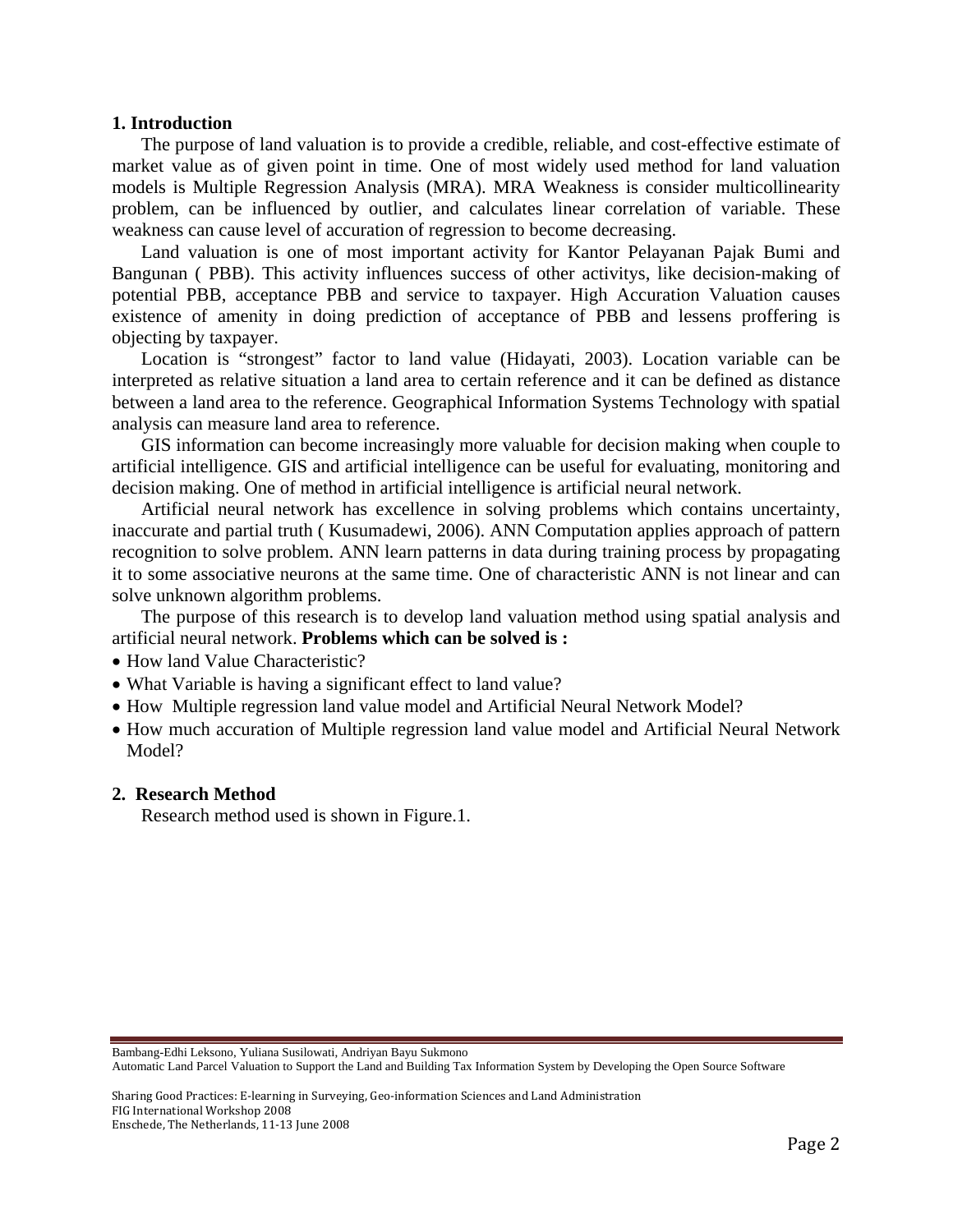

Bambang-Edhi Leksono, Yuliana Susilowati, Andriyan Bayu Sukmono Automatic Land Parcel Valuation to Support the Land and Building Tax Information System by Developing the Open Source Software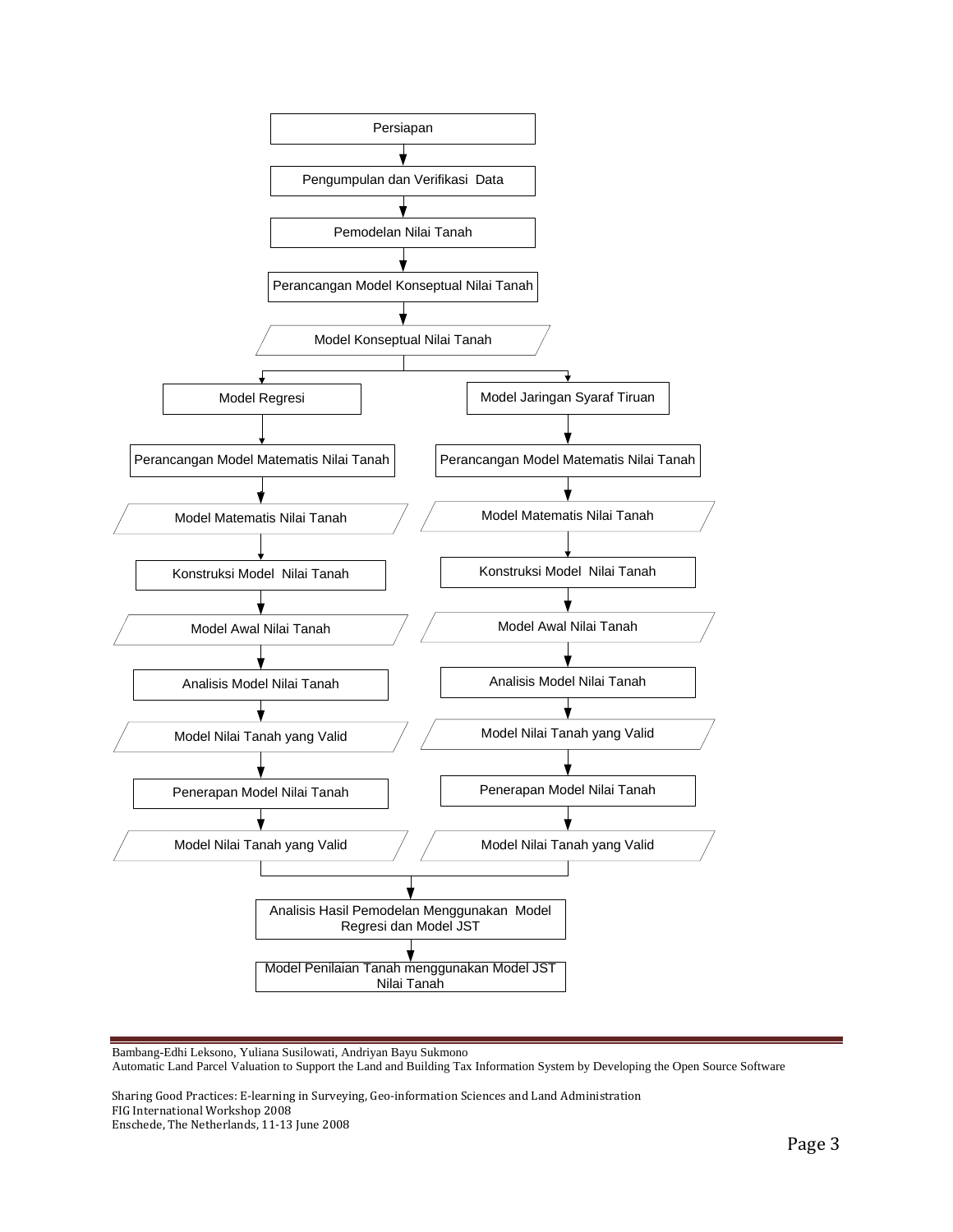### **Figure 1. Research Method**

Research is done at District of Lengkong on Bandung City. District Map of Lengkong shown. The Data reqirurements are PBB data spatial, List Result of PBB Tax Object Record, Road Network Map, and Land Data Transaction.

Factors influencing land value can be grouped to four categories, that is Physics, Economy, Social and Politics (Figure 2) (Eckert et al., 1990; Hidayati, 2003).



Figure 2 Conceptual Models of Land Value

Bambang-Edhi Leksono, Yuliana Susilowati, Andriyan Bayu Sukmono Automatic Land Parcel Valuation to Support the Land and Building Tax Information System by Developing the Open Source Software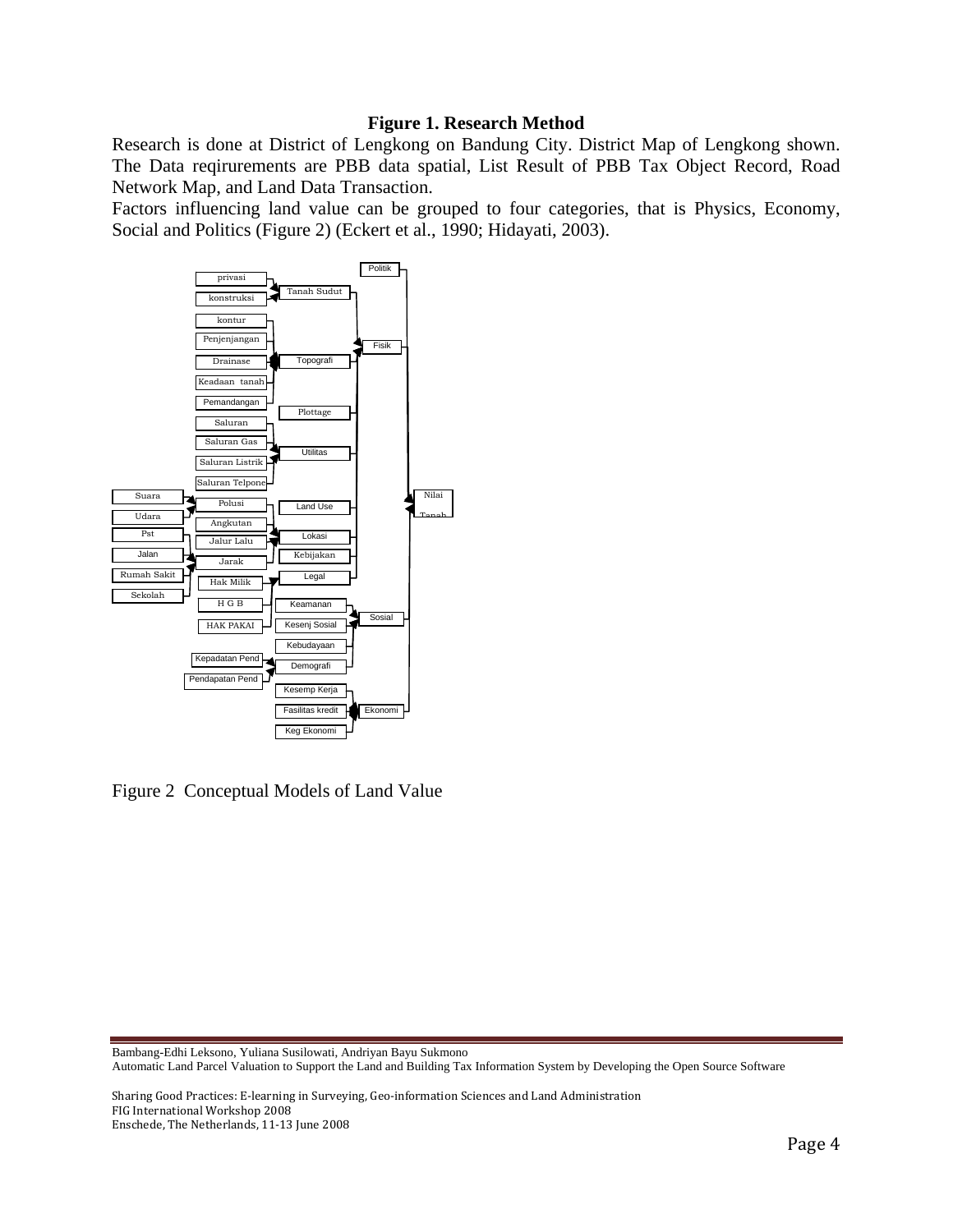

**Figure 3 Research Location** 

### **3. RESULT AND ANALYSIS 3.1 Result of Data Verification of Land Value Data**

Relation between data transaction (PPAT) with Selling Value (NJOP) PBB in the year 2006 having the character of linear. Correlation coeficient,  $R^2$ , the relation of PPAT and NJOP is the equal to 95%, while buyers offer and NJOP is 89%. If data PPAT and seller offer are merged, Sales data correlation coefficient becomes 65%.

 If it is seen from data spreading, the seller offer data is more disseminatingly than PPAT data.. Standard deviation of Seller Offer data is Rp.900.888,00, PPAT data is Rp. 791558,00, so that standard deviation of transaction data becomes Rp. 1.012.576,00. Therefore, seller offer data and PPAT need to be Adjusted.

Adjustment passed to the transaction data covers adjustment of time and adjustment of data. Adjustment of time applies rule applied in Circular Letter of Director-General of Number Tax: SE-55/PJ6/1999 about the handbook of analysis determination for Average indication value (NIR). All of these research the transaction data is specified on certain assessment, where the date of calculation is commencing at 1 January 2007 for the land assessment.

Bambang-Edhi Leksono, Yuliana Susilowati, Andriyan Bayu Sukmono

Automatic Land Parcel Valuation to Support the Land and Building Tax Information System by Developing the Open Source Software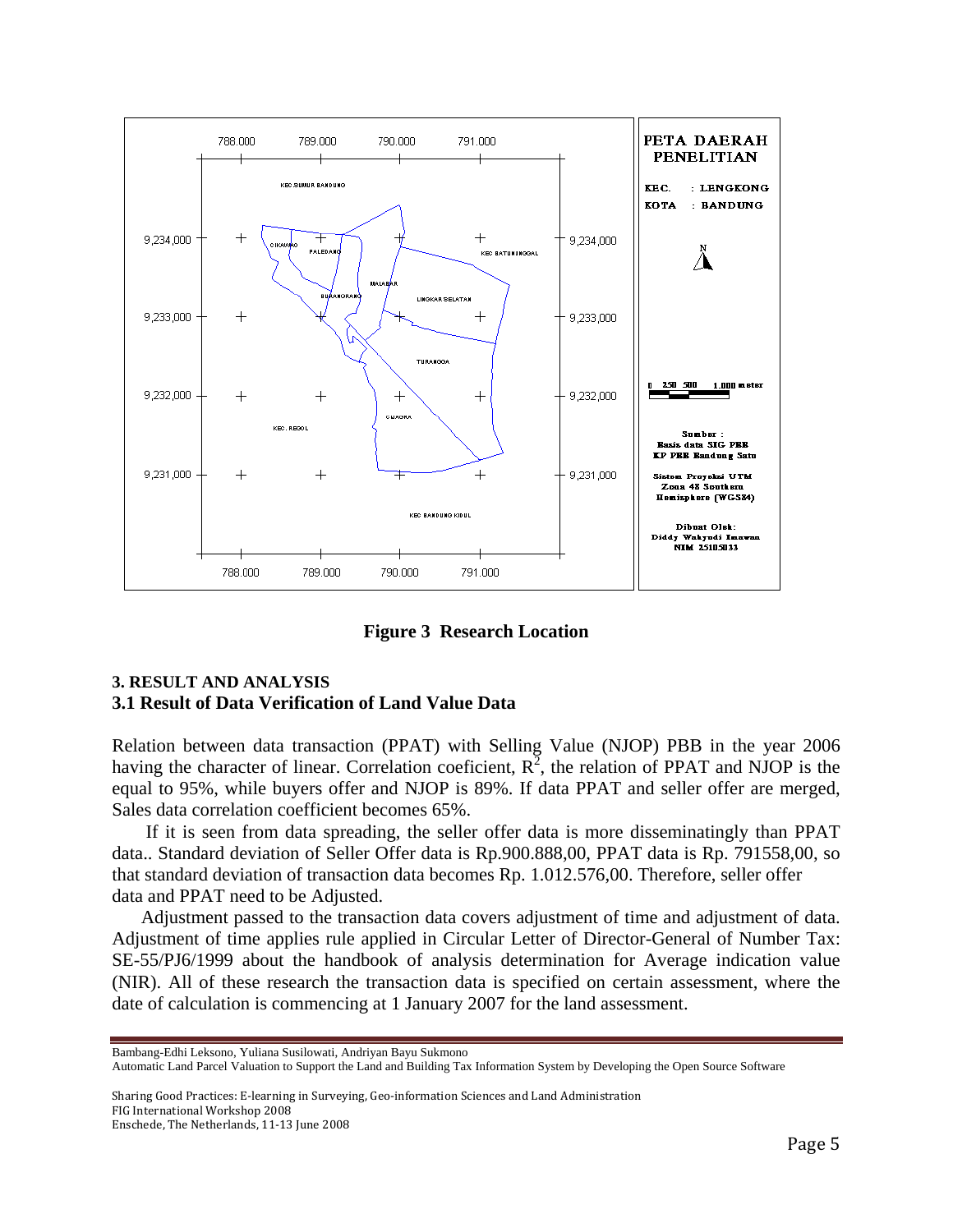Adjustment for data type is done by using regression analysis. Based on regression analysis, adjustment of data type for PPAT is 20%, while for seller offer equal to 22%. The relation of transaction data after adjustment of data the year 2007 with NJOP of land was dated in the year 2006 as shown at Figure- 4.



**Figure 4. Relationship of Sales Data and NJOP in 2006** 

#### **3.2 Result of Model Design**

At this research, land value determinant selected is the accessibility, what consisted of distance to Commerce Center, distance to Main road and distance to College. Meanwhile, political factor, economics, social and public culture, assumed gives influence that is same relatively to one administration regions of district because this factors is difficult to be measured and existence of limitation of time, and expense.

Object taken as as independent variable is :

a.Center Commerce ( 3 Object) : Bandung supermall, plaza, market kosambi

- b.School ( 27 Objects): SDN Suryalaya, SD VI Cijagra, SMP Negeri 28, Sekolah, SMUN 8, SMKN 3 Bandung, SMKN 8 Bandung, SMP Negeri 13 Bandung, SMEA Binawarga, SMKN 2, SDN Putraco, SDN Pelita, SD Buah Batu Baru, Yayasan Pendidikan Kebangsaan, SD Terang I-II, SDN II-IV Turangga, SDN Turangga I 3, SDN Halimun I S/D 8, YPPM, SD BPI, SDN, SMP YPM, Yayasan Perguruan Taman Siswa, SMP, SD Nilem, SD Lengkong Kecil, SMAN 07
- c. University ( 4 Object) : STIE Nasional, Universitas Pasundan, Universitas Langlang Buana
- d.Health Facility ( 7 Object) : Puskesmas Kec Lengkong, Puskesmas Suryalaya, Puskesmas Cijagra Baru, RS Bersalin, Puskesmas Cijagri Lama, Klinik Laboratorium, RS Muhamadiyah
- e.street ( 17 Objects) : Jl Dalem Kaum, Jl. Gatot Subroto, Jl. Palasari, Jl. Lodaya, Jl. Cikawao, Jl. Talaga Bodas, Jl. R A A Martanegara, Jl. Jend. A. Yani, Jl. Karapitan, Jl. Burangrang, Jl. Sada Keling, Jl.

Bambang-Edhi Leksono, Yuliana Susilowati, Andriyan Bayu Sukmono

Automatic Land Parcel Valuation to Support the Land and Building Tax Information System by Developing the Open Source Software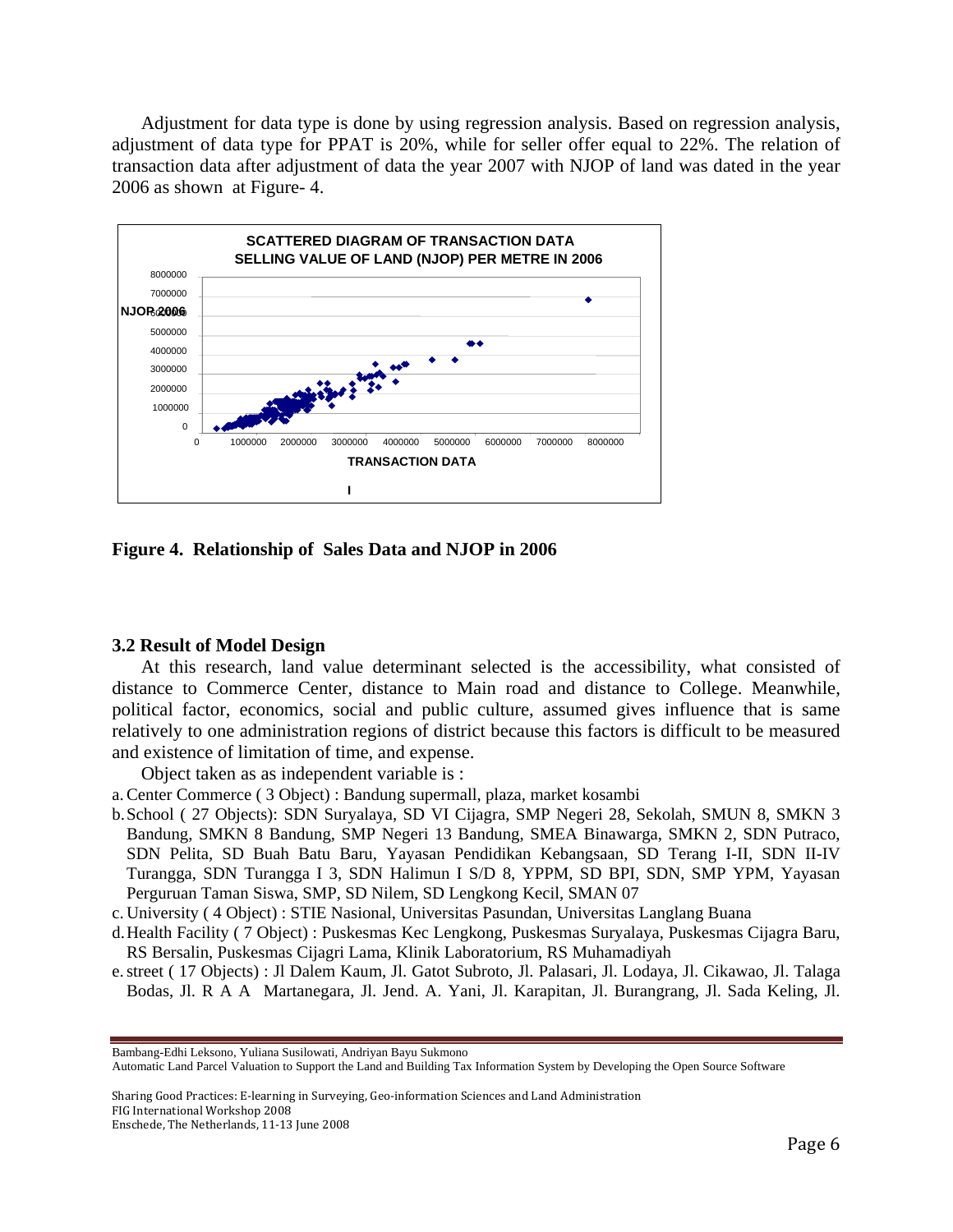Buah Batu, Jl. KH A Dahlan, Jl. Lengkong Kecil, Jl. Lengkong Besar, Jl. Gurame, Jl. Asia Afrika, Jl. Turangga, Jl. Sukarno Hatta, Jl. Pelajar Pejuang

#### **3.3 Modelling**

## 1. Regression Land Value Model

Based on result of land value determinant factors influence analysis, knowable that factors influencing land value are Sekolah and distance to street group of 4 or street having wide 12m. But factor influence center commerce, college and health facility need to be analysed furthermore in model forming. Variable taken away from third factor is variable having big correlation. At factor aparts to center commerce, variable aparts to plaza to have the biggest correlation coefficient. At factor aparts to college, variable aparts to university Langlang Buana and distance to university Pasundan has the biggest correlation coefficient. While at aparting to health facility, aparts to puskesmas district of lengkong has the biggest correlation coefficient.

Choosing a model matching with doing regression to dependent variables ( NT) and its(the independent variable with four alternative of model who has been made or modeled that is linear model, model Log – Line, model Lin-Log and model Double Log. Based on result of this regression obtained coefficient value each variable with sign (+) or (-), value t, F value, and also coefficient of determination ( R2). Choosing a model is determined by comparing level of value  $R^2$ . Good Model is model who is having higher  $R^2$  value.

| Uji         | Lin-Lin | $Log-Lin$ | Log-Log | $Lin-Log$ |
|-------------|---------|-----------|---------|-----------|
| $\bf R$     | 0.891   | 0.857     | 0.896   | 0.915     |
| $R^2$       | 0.794   | 0.734     | 0.802   | 0.838     |
| $\mathbf F$ |         |           |         |           |
| <b>RMS</b>  | 349321  | 399421    | 346508  | 308829    |

Table 1 Test Result F and Test t-statistik

Based On Above 1 tables, hence model which having highest correlation coefficient value is model Lin-Log with value  $R^2 = 83.8\%$ .  $R^2$  which is high enough indicates that joinly all independent variables has power clearly which is high enough in explaining variable is not its free is assessing soil;land;ground (NT). While low RMS value is logarithms model, that is 308829. Result of uji-multikolinearity to only one independent variables in model lin-log and logarithms that is is not is found existence of multikolinearity symptom, that is variable aparts to SD Nilem. Therefore, at test multikolinear most all variables doesn't get away test. The that is becoming lacking of linear regression method.

Good examination entirety tested apriori economics, statistical test and also classic assumption test of shows that there is no variable getting away all examinations

#### **2. Artificial Neural Network Land Value Model of Backprogation**

Land value determinant factors influence analysis process marginally divided to become 2 phase. First phase is analysis subfactor influencing land value in significant. Object significantly

Bambang-Edhi Leksono, Yuliana Susilowati, Andriyan Bayu Sukmono

Automatic Land Parcel Valuation to Support the Land and Building Tax Information System by Developing the Open Source Software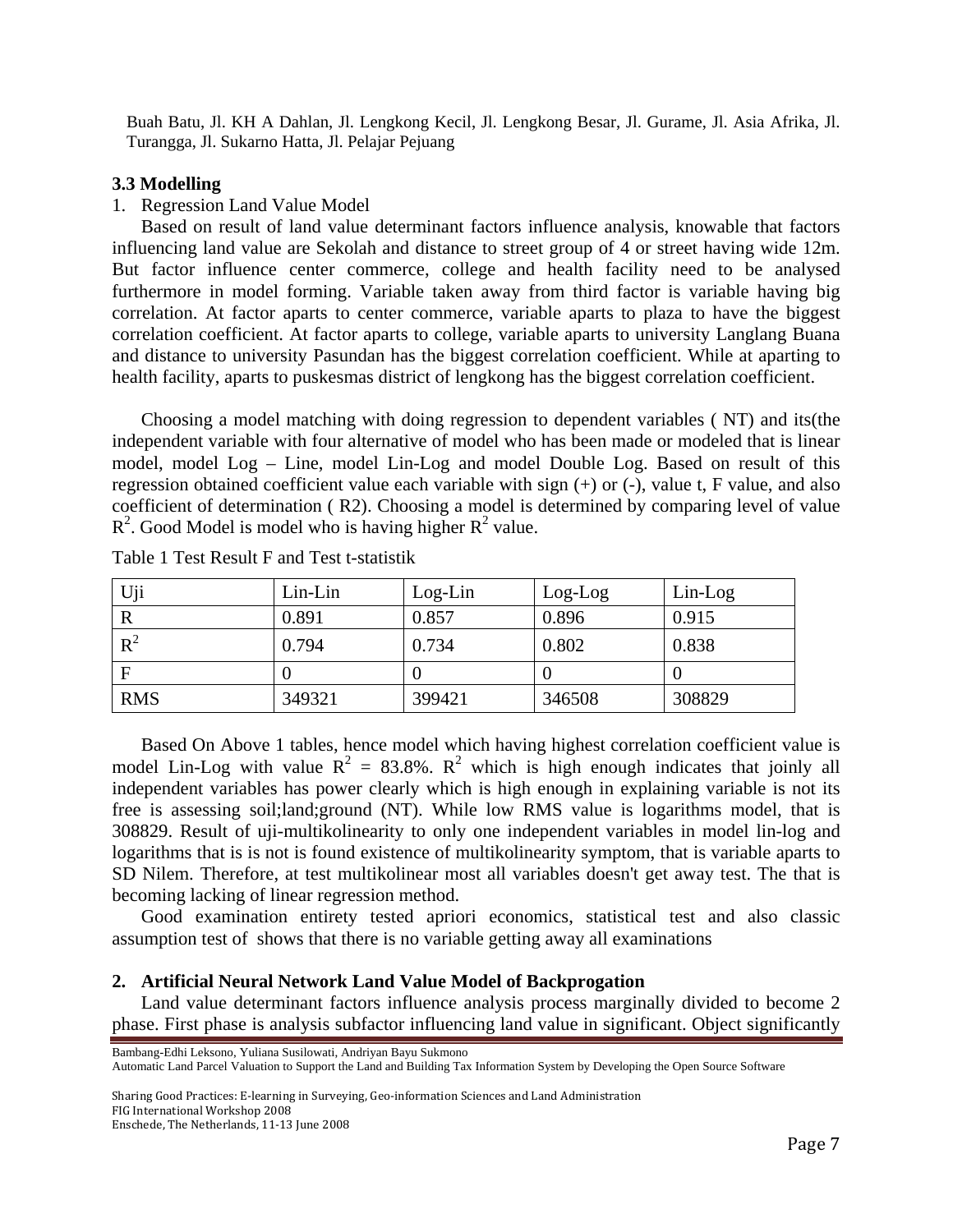influencing land value in and chosen to be analysed phase hereinafter is object having  $R^2$  more than 50% (Tabel 2 ).

| Table 2 Chosen object |  |
|-----------------------|--|
|-----------------------|--|

| N <sub>o</sub>           | <b>KODE</b>     | <b>RMS</b> | $R^2$ |  |  |
|--------------------------|-----------------|------------|-------|--|--|
| <b>Commercial Centre</b> |                 |            |       |  |  |
| 1                        | CBD3            | 459666     | 0.643 |  |  |
| School                   |                 |            |       |  |  |
| $\mathbf{1}$             | S <sub>3</sub>  | 539790     | 0.507 |  |  |
| $\overline{c}$           | S4              | 453249     | 0.654 |  |  |
| 3                        | S7              | 493454     | 0.589 |  |  |
| $\overline{4}$           | S <sub>9</sub>  | 520449     | 0.542 |  |  |
| $\overline{5}$           | S11             | 349673     | 0.793 |  |  |
| 6                        | S17             | 516216     | 0.550 |  |  |
| $\overline{7}$           | S18             | 467426     | 0.631 |  |  |
| 8                        | S <sub>20</sub> | 527206     | 0.532 |  |  |
| 9                        | S <sub>21</sub> | 543372     | 0.501 |  |  |
| 10                       | S22             | 510615     | 0.559 |  |  |
| 11                       | S <sub>24</sub> | 490311     | 0.594 |  |  |
| University               |                 |            |       |  |  |
| $\mathbf{1}$             | PT <sub>2</sub> | 533698     | 0.519 |  |  |
| $\overline{c}$           | PT3             | 533316     | 0.520 |  |  |
| 3                        | PT4             | 488521     | 0.603 |  |  |
| Health facility          |                 |            |       |  |  |
| $\mathbf{1}$             | K4              | 530963     | 0.524 |  |  |
| $\overline{c}$           | K <sub>6</sub>  | 490272     | 0.595 |  |  |
| Road                     |                 |            |       |  |  |
| $\mathbf{1}$             | J13             | 517031     | 0.550 |  |  |
| $\overline{c}$           | J31             | 504021     | 0.571 |  |  |
| $\overline{3}$           | J32             | 536656     | 0.514 |  |  |
| $\overline{4}$           | J44             | 463012     | 0.638 |  |  |
| $\overline{5}$           | J46             | 547895     | 0.493 |  |  |
| 6                        | J47             | 476183     | 0.617 |  |  |

After obtaining data from land object, the correlation shows a bit higher to the land value, that was done by Artificial Neural Network Model. The Artificial Neural Network Structure consisted of 23 node at input layer, 1 output layer and 1 hidden layer, with 46 node at hidden layer. Data applied in making of model or training amounts is 140. Result of prediction of land value by using artificial neural network models has value  $R^2$  09.2 %. While assessing mistake of RMS result of prediction Rp. 149320,00.

Bambang-Edhi Leksono, Yuliana Susilowati, Andriyan Bayu Sukmono Automatic Land Parcel Valuation to Support the Land and Building Tax Information System by Developing the Open Source Software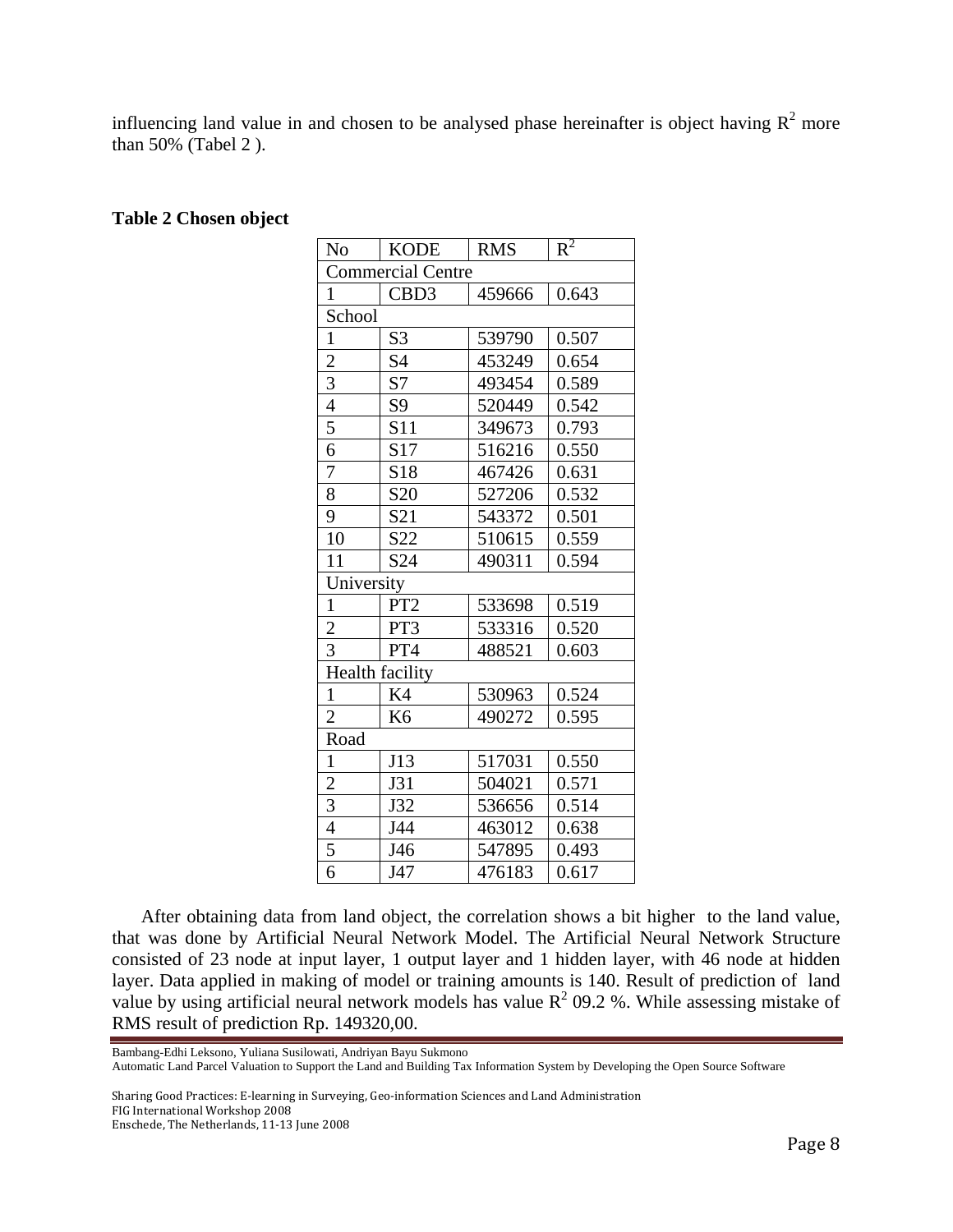Test of multicolinear cannot be done because relation between land determinant variable with land value doesn't have the character of linear.

#### **3. Comparison of Regression Land Value Model and ANN**

Shortly, difference of regression model and ANN can be see at table :

#### **Table 3 Comparison of Models**

| <b>Test</b>                  | Regression      | <b>ANN</b>    |
|------------------------------|-----------------|---------------|
| Multicolinearity             | High            | Not Tested    |
| Linearity                    | Linear          | not Linear    |
| <b>Outlier Data</b>          | Unpredictable   | predictable   |
| <b>Mathematical Equation</b> | $Y = f(X)$      | $Y = g(f(X))$ |
| <b>RMS</b>                   | Mean= $375.656$ | 149.320       |
| $R^2$                        | Mean = $79%$    | 92%           |

After model have been made, land value model applied in predicting land value in district of Lengkong in the year 2007. At model applying, regression model analysed is lines model.

Table-4 shows description of regression model statistic and model ANN.

|      | Regresion  | <b>ANN</b> | <b>NJOP</b> |
|------|------------|------------|-------------|
| Min  | $-324,437$ | 202,791    | 243,000     |
| Max  | 8,482,777  | 5,341,251  | 6,805,000   |
| Mean | 1,572,858  | 1,647,985  | 1,189,058   |

**Table 4** Description of land Value Model Statistic

Land value predicted by regression model there is negativity value. Regression minimum value is – 324.437,00. The value doesn't express land value that is actually because land value shouldn't valuable of negativity. Value which more closing is reality predicted by soil;land;ground value model ANN. Minimum Value ANN is Rp. 202.791,00 and almost near minimum value NJOP 2006.

Implementation of regression land value model and ANN for PBB is done with converting land value result of prediction of model into land class. land class yielded by regression model is more varies than model ANN. Example of various visible land class at Figure- 5. The Area encircled is example of area with various highvalue of land class. That Condition can cause conflict between taxpayers against the exercise officer..

Bambang-Edhi Leksono, Yuliana Susilowati, Andriyan Bayu Sukmono

Automatic Land Parcel Valuation to Support the Land and Building Tax Information System by Developing the Open Source Software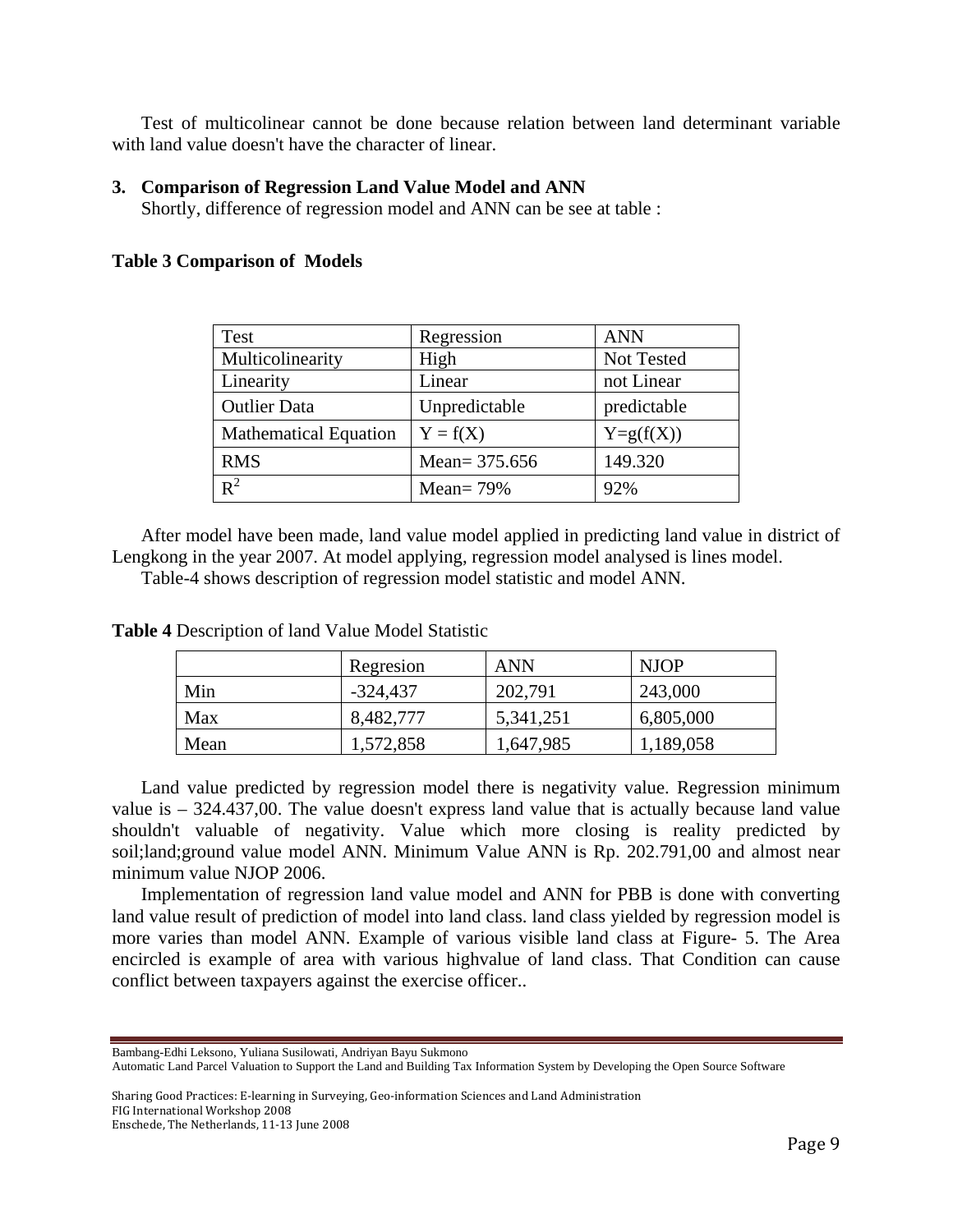

Figure 5 Regression of Land value ( Land valuation class map)

Various lower value of land valuation class is obtained by using valuation of model ANN. The Figure below shows land valuation class map by ANN.



Figure 6 Land Valuation Class Map by ANN

Bambang-Edhi Leksono, Yuliana Susilowati, Andriyan Bayu Sukmono Automatic Land Parcel Valuation to Support the Land and Building Tax Information System by Developing the Open Source Software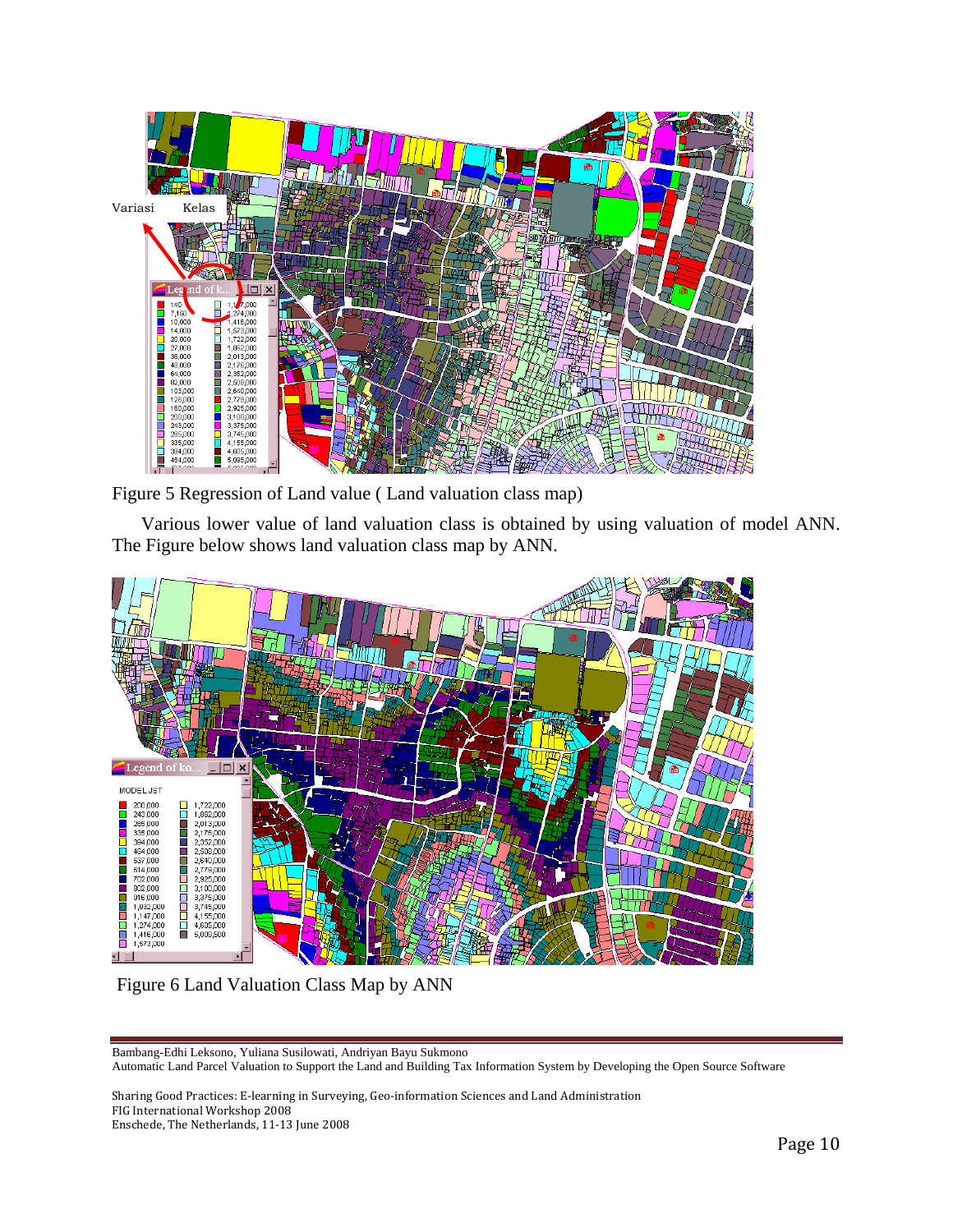Based on analysis at knowable regression model that there is no variable getting away examination. While at artificial Neural network models there are 23 variables applied in model. Therefore analysis modeled only done at artificial neural network models.

JST Model then is tested with test data. Number of test data applied amounts to 40. Result of the examination is analysed by using coefficient COD, PRD, RMS and  $\mathbb{R}^2$ .

Value PRD is scored 0996 meaning the value resides in in tolerance range (0,98 up to 1,03) so that inferential that level of uniformity of model in predicting good relative land value.

From calculation to value COD is scored a 1.28 %, shows level of accuration of model in predicting land value to exceed tolerance range (<15 %). This mean ANN model has level of accuration that is good to predicting land value.

Correlation coefficient,  $R^2$ , model ANN equal to 92%. While RMS error of Model ANN is Rp.269.089,00.

#### Conclusion

Based on validation test of Model ANN is obtained COD equal to 1.28% and PRD 0.996. Therefore model ANN still can be used to predict land value..

Accuration of ANN Model is higher than models Regresi. RMS error ANN land value model is Rp. 149.320,00 while Model Nilai Tanah Regresi has mean Rp.375.656,00

Variable having an in with regression model is School and Road/Street. While at modeling ANN, school variable, street, health facility and center commercial has the same influence, but each object at the variable has different influence.

Test result of multikolinear at regression model filters all variables. At model ANN, multicolinearity can't be tested.

For further study is suggested performance of model depend on data. Data sample at this research amounts to 140 data for forming of model and 30 data utuk examination. If it is compared to number of tax objects which amounts to 14559 (SISMIOP, 2006), data research only amount to 1%. Therefore needs existence of addition of data example of causing model can predict land value eminently.

Other land value variable can improve;repair accuration of model. Therefore needs other variable influence study to soil;land;ground value.

Bambang-Edhi Leksono, Yuliana Susilowati, Andriyan Bayu Sukmono

Automatic Land Parcel Valuation to Support the Land and Building Tax Information System by Developing the Open Source Software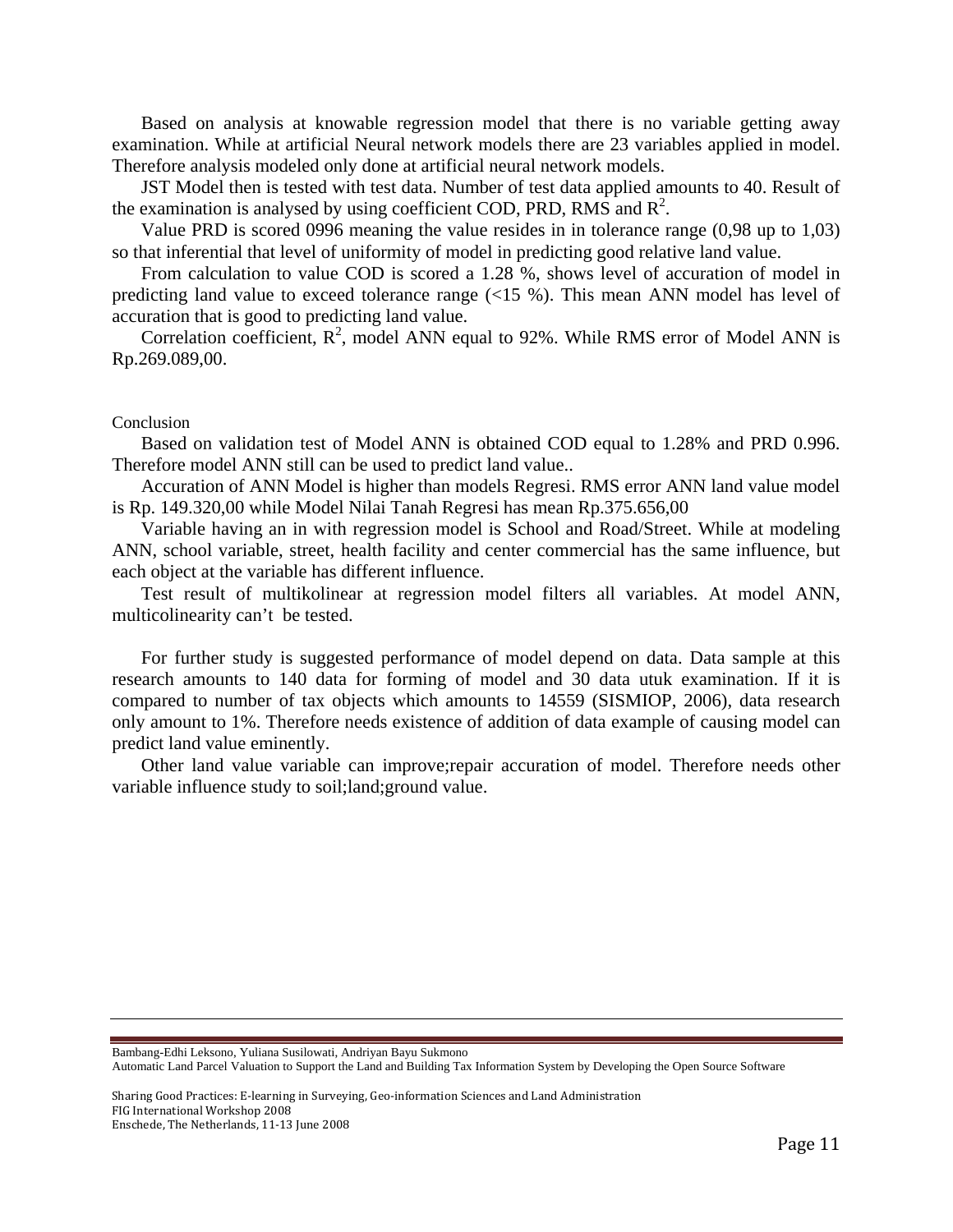## **REFERENCES**

- 1) AIREA. 1987. *The Appraisal of Real Estate.* American Institute of Real Estate Appraisal. Chicago.
- 2) Bambang Hariadi, 2003. pengaruh faktor lokasi, kepadatan penduduk dan bentuk tanah terhadap nilai tanah perumahan sebagai dasar penentuan nilai jual objek pajak (Studi Kasus : Kecamatan Mlati, Kabupaten Sleman). Tesis. Program Studi Teknik Geomatika. Universitas Gadjah Mada, Yogyakarta
- 3) Direktorat Jenderal Pajak. 2000. *Keputusan Direktur Jenderal Pajak Nomor KEP-533 tentang petunjuk Pelaksanaan Pendaftaran, Pendataan dan Penilaian Objek dan Subjek Pajak Bumi dan Bangunan dalam Rangka Pembentukan dan atau Pemeliharaan Basis Data SISMIOP (Sistem Manajemen Informasi Objek Pajak*). Direktorat Jenderal Pajak. Jakarta.
- 4) Eckert, J.K., Gloudemans, R.J. and Almy, R.R. 1990. *Properti Appraisal and Assessment Administration*. IAAO. Chicago.
- 5) Fausett, L. 1994. Fundamental of Neural Networks: Architectures, Algorithms, and applications. Prentice Hall, Inc. New Jersey.
- 6) Hidayati, W dan B. Harjanto. 2003. *Konsep Dasar Penilaian Properti.* BPFE. Yogyakarta.
- 7) Kusumadewi, S dan Sri H. 2006. NEURO FUZZY: Integrasi Sistem Fuzzy dan Jaringan Syaraf Tiruan. Graha Ilmu, Yogyakarta.
- 8) Pragola, D. 2003. Peramalan Harga Saham Menggunakan Jaringan Syaraf Tiruan. Tesis. Departemen Teknik Elektro. Institut Teknologi Bandung, Bandung
- 9) Siang, J. J. 2005. Jaringan Syaraf Tiruan dan Pemrogramannya Menggunakan Matlab. Andi, Yogyakarta.
- 10) Subhan. 2005. Analisis Data Saham Menggunakan Jaringan Syaraf Tiruan. Tesis. Departemen Teknik Elektro. Institut Teknologi Bandung, Bandung
- 11) Supardi, U. 2002. Modul Statistika I dan Ekonometrika Dasar. Badan Pendidikan dan Pelatihan Pajak. Jakarta
- 12) Sumodiningrat, G. 2004. Ekonometrika Pengantar. BPFE. Yogyakarta.
- 13) Turban, E., Aronson, and Liang. 2005. Decision Suport Systems and Intelligent Systems (Sistem Pendukung Keputusan dan Sistem Cerdas). Andi. Yogyakarta.

Bambang-Edhi Leksono, Yuliana Susilowati, Andriyan Bayu Sukmono

Automatic Land Parcel Valuation to Support the Land and Building Tax Information System by Developing the Open Source Software